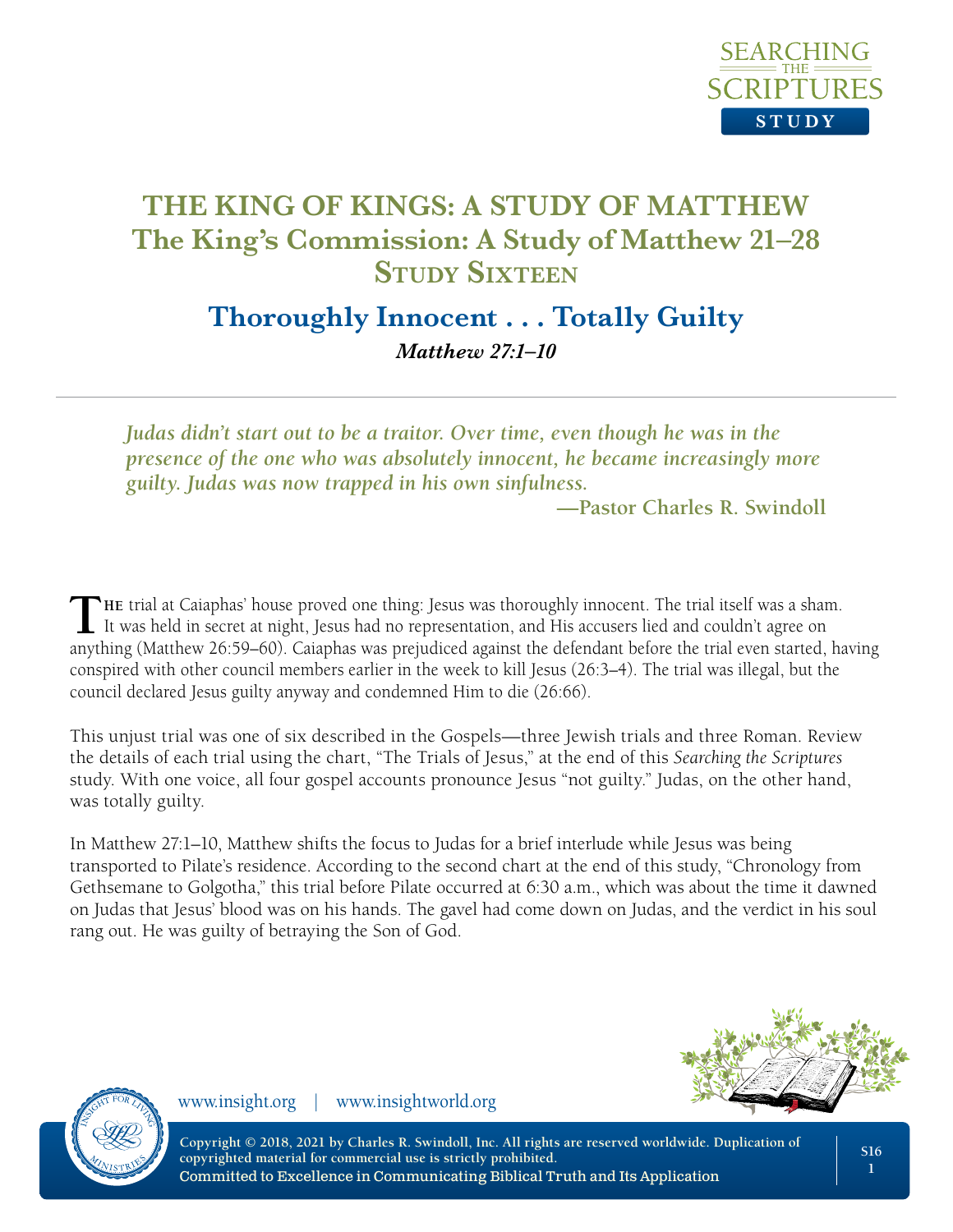

**Thoroughly Innocent . . . Totally Guilty**

*Matthew 27:1–10*



# **PREPARE YOUR HEART**

Judas' story serves as a warning, but it's also a reminder of how the Lord persistently seeks sinners to save them, even to the point of bearing our sin on His cross. Let the following prayer guide you as you prepare your heart to study God's Word.

*Father, Your Son never lifted His hand against His most vicious enemies, even Judas. He loved His traitor to the end and grieved over Judas' sin. Thank You for Your unrelenting pursuit of sinners and Your offer of mercy, even to the worst of sinners, through the cross. In His name I pray, amen.*



# **TURN TO THE SCRIPTURES**

After condemning Jesus at night at Caiaphas' house, the Sanhedrin held a mock trial in daylight to formalize the verdict they had already reached.

*Very early in the morning the leading priests and elders of the people met again to lay plans for putting Jesus to death. Then they bound him, led him away, and took him to Pilate, the Roman governor.* (Matthew 27:1–2)

Jesus foretold this exact course of events, including the events to follow (*20:18–19*). He was the Captain standing at the helm of His circumstances steering the ship of God's plan of redemption along its predetermined course. Even Judas' tragic death fulfilled prophecy, as Matthew demonstrated to his readers.



## **Observation: Judas' Death and Tragic Legacy**

Observation is the first step in *Searching the Scriptures*. We simply look for what's in the verses without attempting to decipher the meaning.<sup>1</sup> How does Matthew describe Judas' emotions and actions in *Matthew 27:3–5*? What strikes you about the Sanhedrin members' attitude toward Judas? What tragic action did Judas take in response?

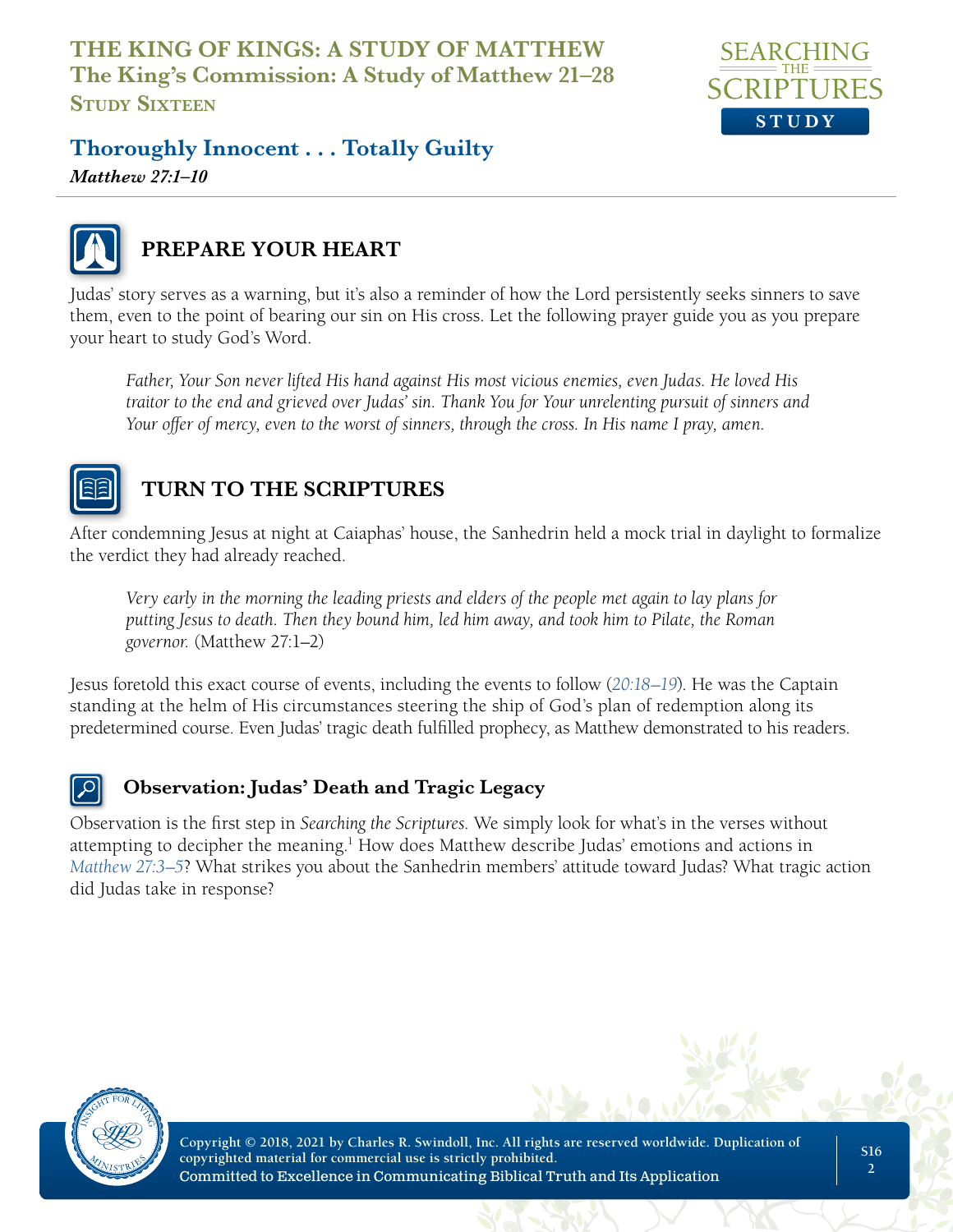

## **Thoroughly Innocent . . . Totally Guilty** *Matthew 27:1–10*

What irony do you see in the priests' dilemma over Judas' blood money, according to *Matthew 27:6–8*? What admission did they make?

Look up the prophecy Matthew cited: *Zechariah 11:12–13*. 2 How was this obscure prophecy fulfilled by the priests?

*Judas was in no man's land. He couldn't return to the disciples, and the Jewish leaders wanted nothing to do with him. They had used him, and he was trash to them. He had nowhere to turn. Broken, confused, disillusioned, saturated in guilt, filled with shame, he was without hope.* **—Pastor Chuck Swindoll**

## **Interpretation: Judas' Downward Path**

Matthew doesn't specify the reasons Judas turned against Jesus, but, from the few Bible references we find, we can create a character composite of a man who would betray his friend. According to *Matthew 26:14–16*, Judas secretly conspired with the leading priests after Mary anointed Jesus with the expensive perfume. Judas fussed over the waste of money that could have been given to the poor, but according to John's account, Judas was more interested in taking the money for himself than giving it to the poor. "He was a thief," John wrote bluntly (John 12:4–6).

When the leading priests offered him thirty pieces of silver to deliver Jesus to them, greed opened the door to treachery in Judas' heart, and he took the blood money. Skilled at hiding his thievery, Judas was accustomed to dealing in the dark.

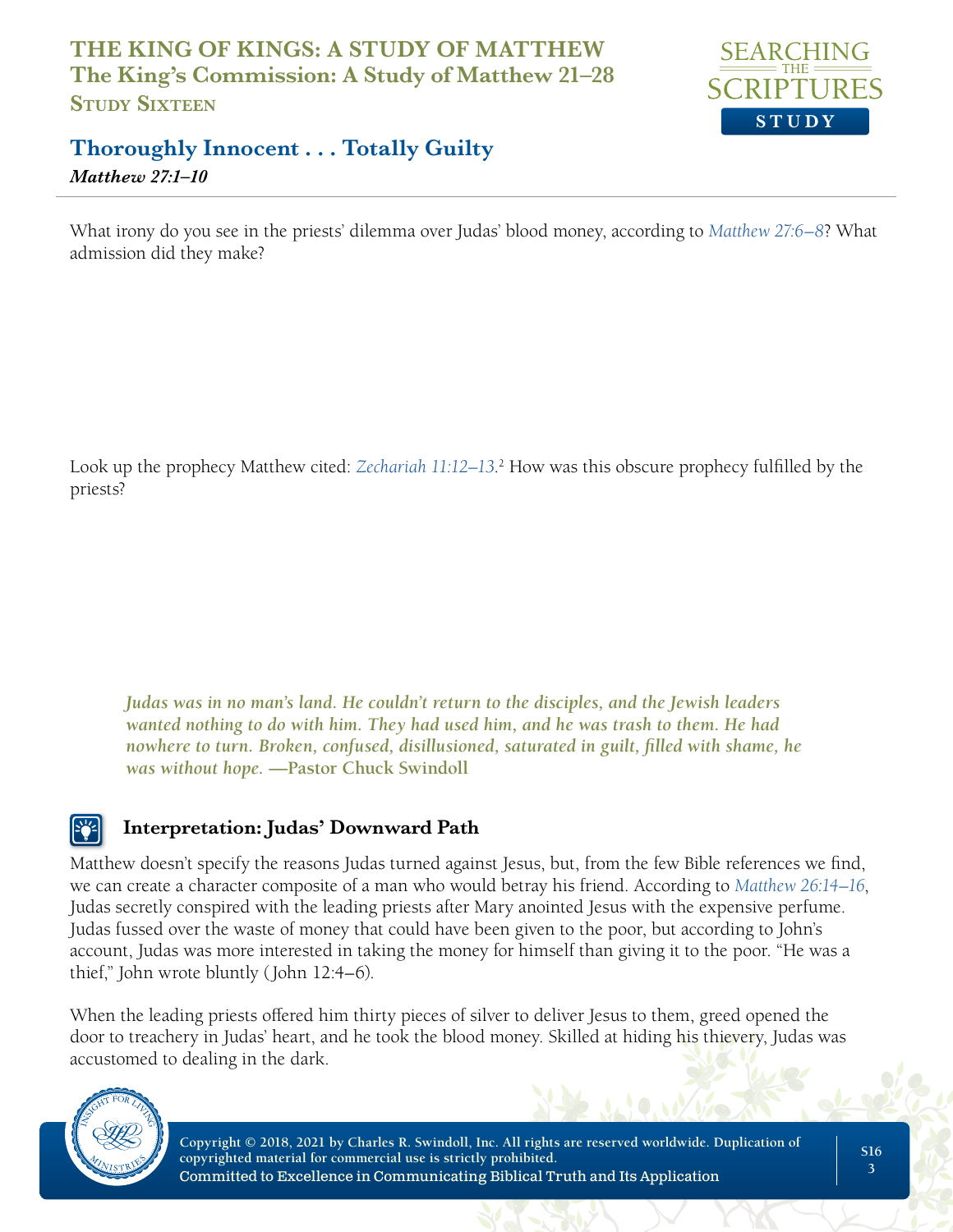

# **Thoroughly Innocent . . . Totally Guilty** *Matthew 27:1–10*

But how could a man follow Jesus for as many years as Judas did and remain so hardened? On pages 274–275 of his commentary, *Insights on Matthew 16–28*, Pastor Chuck Swindoll explores Judas' deeper spiritual issues. What character flaws and misbeliefs do you think may have led to Judas' downfall?

Tragically, Judas went to the chief priests to confess his sin, but they refused to help him. They had what they wanted from him, so he was no use to them anymore. They just tossed him out like worthless garbage. To Jesus, however, every soul has value. He always has compassion and mercy for sinners like Judas, and He died to redeem them. What would you say to give hope to someone today who feels alone and trapped in his or her sin?

*The beautiful truth is that Jesus Christ died, even for the hypocrite. The joy is that we have a message of hope and forgiveness for all of us, and it's called "grace."*  **—Pastor Chuck Swindoll**

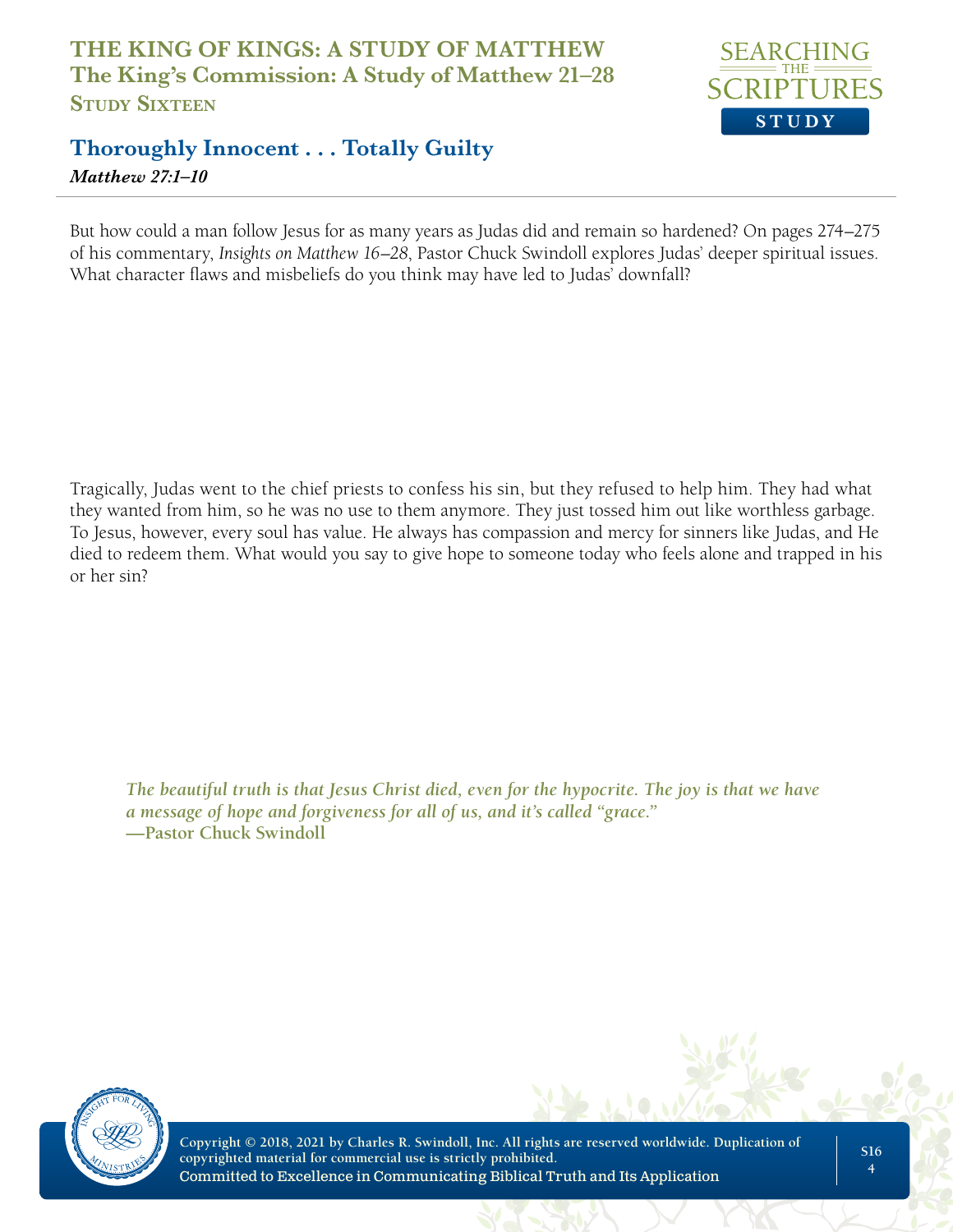

# **Thoroughly Innocent . . . Totally Guilty**

*Matthew 27:1–10*



#### **Correlation: Additional Details from Acts**

Luke, the author of Acts, adds some interesting, rather gruesome, details to Judas' death by suicide. What do you discover in *Acts 1:18–19*? Consult page 275 of Pastor Chuck's commentary to correlate this passage with Matthew's account. For an online resource, consult *Constable's Notes*, at netbible.org.

Perhaps the saddest part of Judas' story is that he had plenty of opportunities to choose a different path. At the Passover table, Jesus placed Judas next to Him, confronted him without shaming him, and warned him of the consequences of his sin (Matthew 26:24). Even at the moment of betrayal, Jesus called Judas, "'My friend'" (26:50). All the way to the end, Jesus extended His hand of mercy to Judas, but Judas refused to take it. What a tragedy.



#### **Application: Warning Signs from the Life of Judas**

As we sift through the rubble of Judas' life, we can find four warnings to apply.

- 1. *Secret sin warps our minds and twists our values.* A lifetime of unconfessed smaller sins distorted Judas' whole character.
- 2. All acts of cover-up are deceitful—making self-deception the worst. The more people Judas fooled, the more lies he told himself to justify his own deceitful actions.
- 3. *The cycle of compulsion and shame drives a wedge between private thoughts and public persona.* Judas probably believed he was different than the other disciples.
- 4. *When reality ultimately hits, the deceiver is shocked.* Judas was surprised that his betrayal would lead to Jesus' death. Sin blinded him to reality.

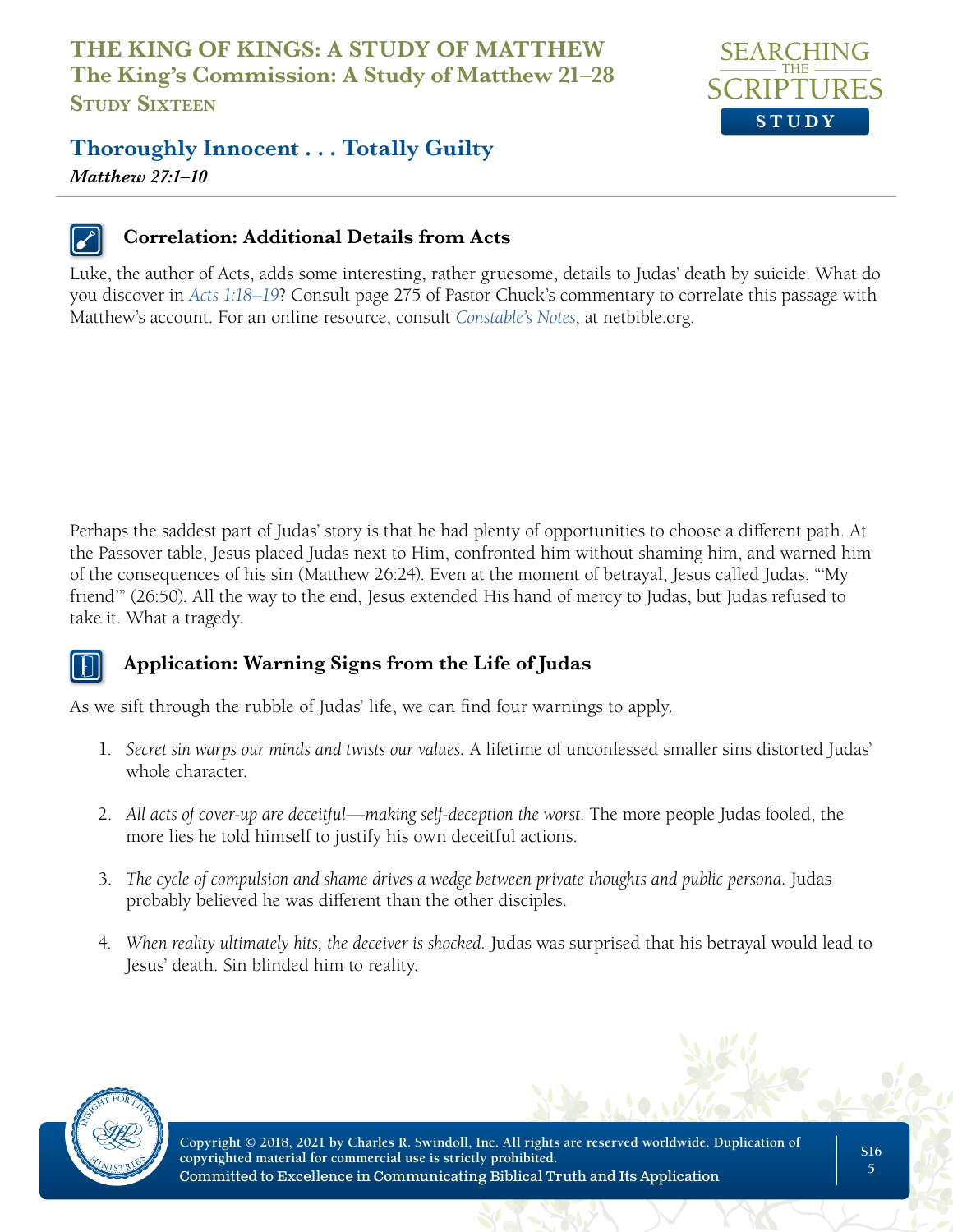

# **Thoroughly Innocent . . . Totally Guilty** *Matthew 27:1–10*

Do any of these flashing lights grab your attention as a warning you need to heed today?

If this study has revealed a deep sin issue within you that you need to address, what can you do to deal positively and constructively with it? Compulsions, cover-ups, and shame need not lead us down Judas' path of despair.

Perhaps you suddenly realize you need help. Consult a Christian counselor. Reach out to your pastor or spiritual friend who can embody the care and compassion of Christ for you. Remember, Christ is your lifeline. Grasp it and find mercy and healing today.



## **A FINAL PRAYER**

*Father, shine Your light in my soul and expose the lies and rationalizations that have led me down the wrong path and kept me doing things I don't want to do. Speak to me in this moment of silence as I look to Your Son for forgiveness, relief, and restoration. I trust in You now as my Savior and Lord, my sole source of light and hope. In Jesus' name I pray, amen.*

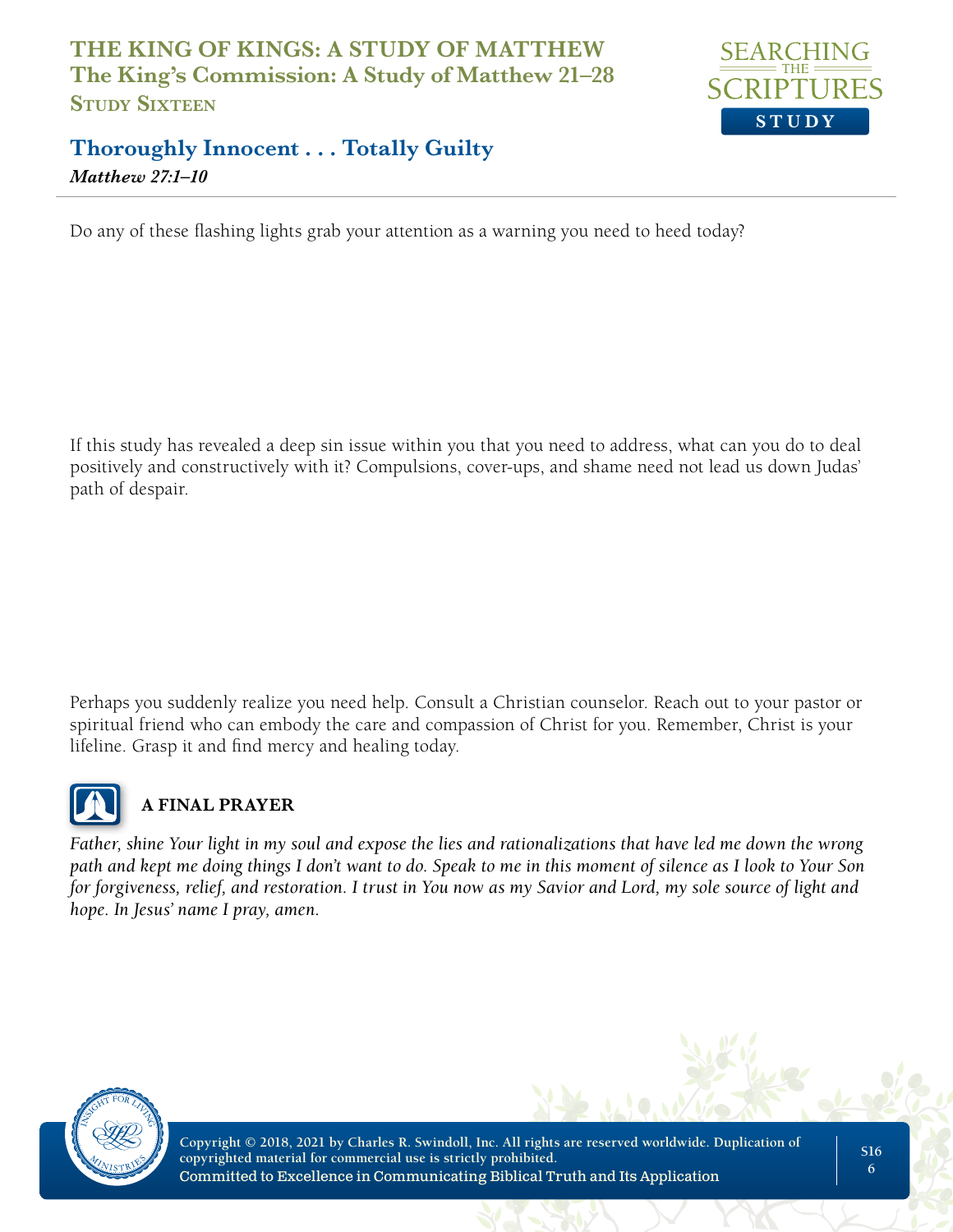

## **Thoroughly Innocent . . . Totally Guilty**

*Matthew 27:1–10*

| The Trials of Jesus |                                                               |                                                                           |                                                                                                                    |                                                                                                                             |                            |                                                                                       |
|---------------------|---------------------------------------------------------------|---------------------------------------------------------------------------|--------------------------------------------------------------------------------------------------------------------|-----------------------------------------------------------------------------------------------------------------------------|----------------------------|---------------------------------------------------------------------------------------|
| Trial               | Officiating<br>Authority                                      | Scripture                                                                 | <b>Accusations</b>                                                                                                 | Legality                                                                                                                    | <b>Type</b>                | Result                                                                                |
| $\mathbf{1}$        | Annas, former<br>high priest<br>AD 6-15                       | John 18:12-23                                                             | No specific<br>charges<br>brought.                                                                                 | Illegal:<br>• No jurisdiction<br>• Held at night<br>• No charges<br>• No witnesses<br>• Abused during<br>trial              | Jewish<br>and<br>religious | Found "guilty" of<br>irreverence and<br>sent to Caiaphas.                             |
| $\overline{2}$      | Caiaphas,<br>high priest<br>AD 18-36,<br>and the<br>Sanhedrin | Matthew<br>$26:57 - 68;$<br>Mark 14:53-65;<br>John 18:24                  | Claimed<br>to be the<br>Messiah, the<br>Son of God,<br>which they<br>deemed blas-<br>phemy.                        | Illegal:<br>• Held at night<br>• False witnesses<br>• No formal charge<br>• Abused during<br>trial                          | Jewish<br>and<br>religious | Declared "guilty"<br>of blasphemy and<br>held for sentencing<br>until morning.        |
| 3                   | Sanhedrin                                                     | Mark 15:1;<br>Luke 22:66-71                                               | As a contin-<br>uation of the<br>earlier trial<br>before the<br>Sanhedrin,<br>the charges<br>remained the<br>same. | Illegal:<br>• Accusation<br>changed<br>• No witnesses<br>• Improper vote                                                    | Jewish<br>and<br>religious | Sentenced to be<br>turned over to<br>Romans for<br>execution.                         |
| $\overline{4}$      | Pilate, gover-<br>nor of Judea<br>AD 26-36                    | Matthew<br>$27:11 - 14;$<br>Mark 15:2-5;<br>Luke 23:1-7;<br>John 18:28-38 | Charged<br>with treason<br>and sedi-<br>tion against<br>Rome.                                                      | Illegal:<br>• Found "not<br>guilty," yet kept<br>in custody<br>• No defense repre-<br>sentation<br>• Abused during<br>trial | Roman<br>and civil         | Declared "not<br>guilty" and<br>pawned off on<br>Herod Antipas to<br>find a loophole. |

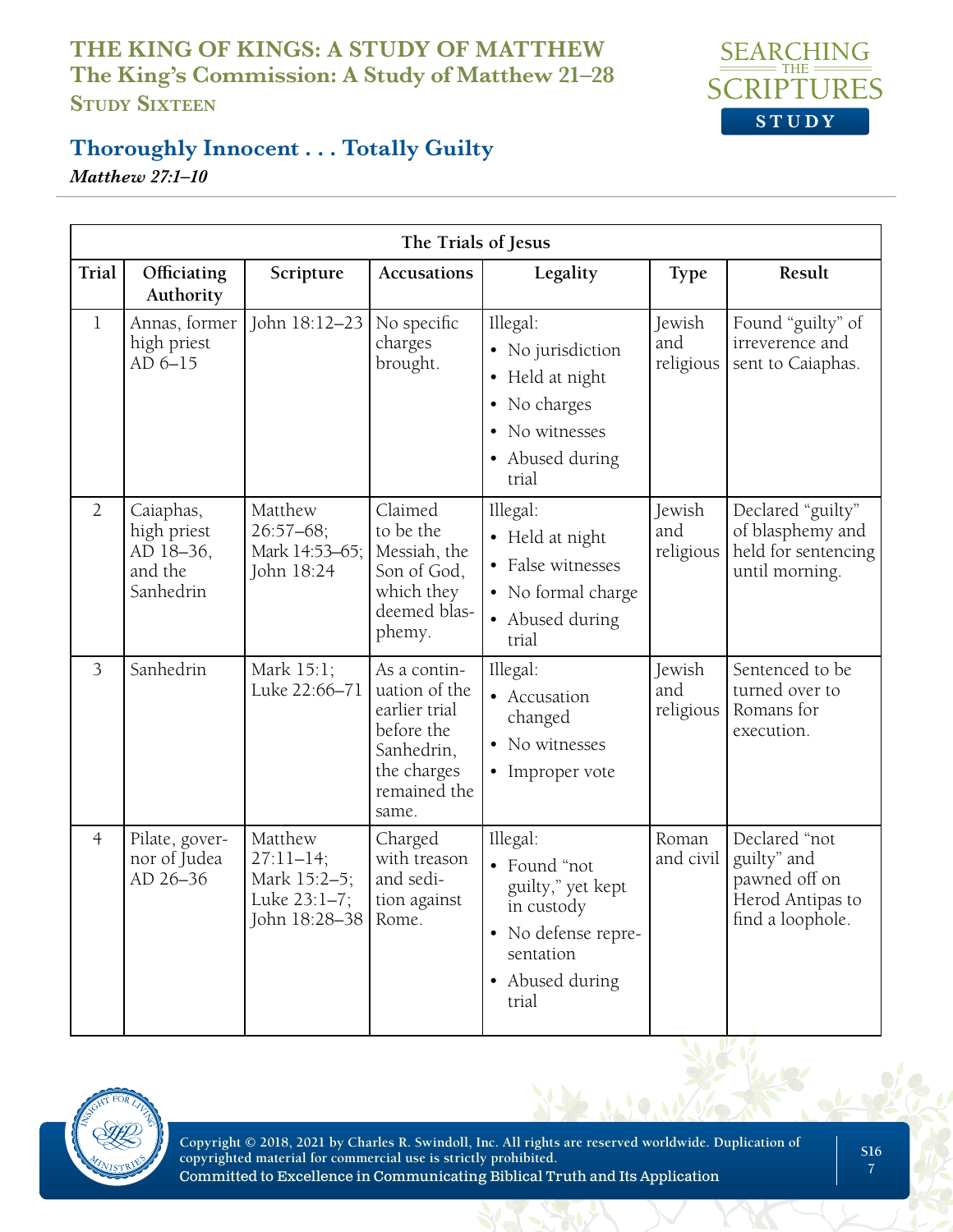

## **Thoroughly Innocent . . . Totally Guilty**

*Matthew 27:1–10*

| The Trials of Jesus continued |                                                         |                                                                                                                    |                                                                            |                                                                                       |                    |                                                                                                                                                                                         |
|-------------------------------|---------------------------------------------------------|--------------------------------------------------------------------------------------------------------------------|----------------------------------------------------------------------------|---------------------------------------------------------------------------------------|--------------------|-----------------------------------------------------------------------------------------------------------------------------------------------------------------------------------------|
| 5                             | Herod Antipas,<br>governor of<br>Galilee 4 BC-<br>AD 39 | Luke 23:8-12                                                                                                       | No specific<br>charges<br>brought.<br>Questioned<br>at length by<br>Herod. | Illegal:<br>• No jurisdiction<br>• No specific<br>charges<br>• Abused during<br>trial | Roman<br>and civil | Mistreated,<br>mocked, falsely<br>accused, and<br>returned to Pilate<br>without a decision<br>made.                                                                                     |
| 6                             | Pilate                                                  | Matthew<br>$27:15 - 26;$<br>Mark $15:6-15$ ; earlier trial<br>Luke $23:13-25$ ; before Pilate,<br>John 18:39-19:16 | As a contin-<br>uation of the<br>the charges<br>remained the<br>same.      | Illegal:<br>• Declared "not<br>guilty," yet con-<br>demned.                           | Roman<br>and civil | Declared "not<br>guilty" but<br>sentenced to be<br>crucified to<br>mollify the angry<br>mob.<br>Simultaneously,<br>a man guilty of<br>murder, treason,<br>and sedition was<br>released. |

Chart adapted from Charles R. Swindoll, *Insights on Matthew 16–28*, Swindoll's Living Insights New Testament Commentary, vol. 1B (Carol Stream, IL: Tyndale House, 2020), 263. Copyright © 2020 by Charles R. Swindoll, Inc. Used by permission of Tyndale House Publishers. All rights reserved.

| Chronology from Gethsemane to Golgotha                       |                                                                   |                         |  |  |  |
|--------------------------------------------------------------|-------------------------------------------------------------------|-------------------------|--|--|--|
| Event                                                        | Scriptures                                                        | <b>Approximate Time</b> |  |  |  |
| Prayer and agony in Gethsemane                               | Matthew 26:36-46; Mark 14:32-42;<br>Luke 22:39-46; John 18:1      | $1:00$ a.m.             |  |  |  |
| Betrayal by Judas and arrest of Jesus                        | Matthew 26:47-56; Mark 14:43-46;<br>Luke 22:47-53; John 18:2-12   | $1:30$ a.m.             |  |  |  |
| Irregular, unauthorized interrogation<br>at Annas' residence | John 18:12-23                                                     | $2:00$ a.m.             |  |  |  |
| Illegal trial at Caiaphas' residence                         | Matthew 26:57-68; Mark 14:53-65;<br>Luke 22:54, 63-65; John 18:24 | $3:00$ a.m.             |  |  |  |